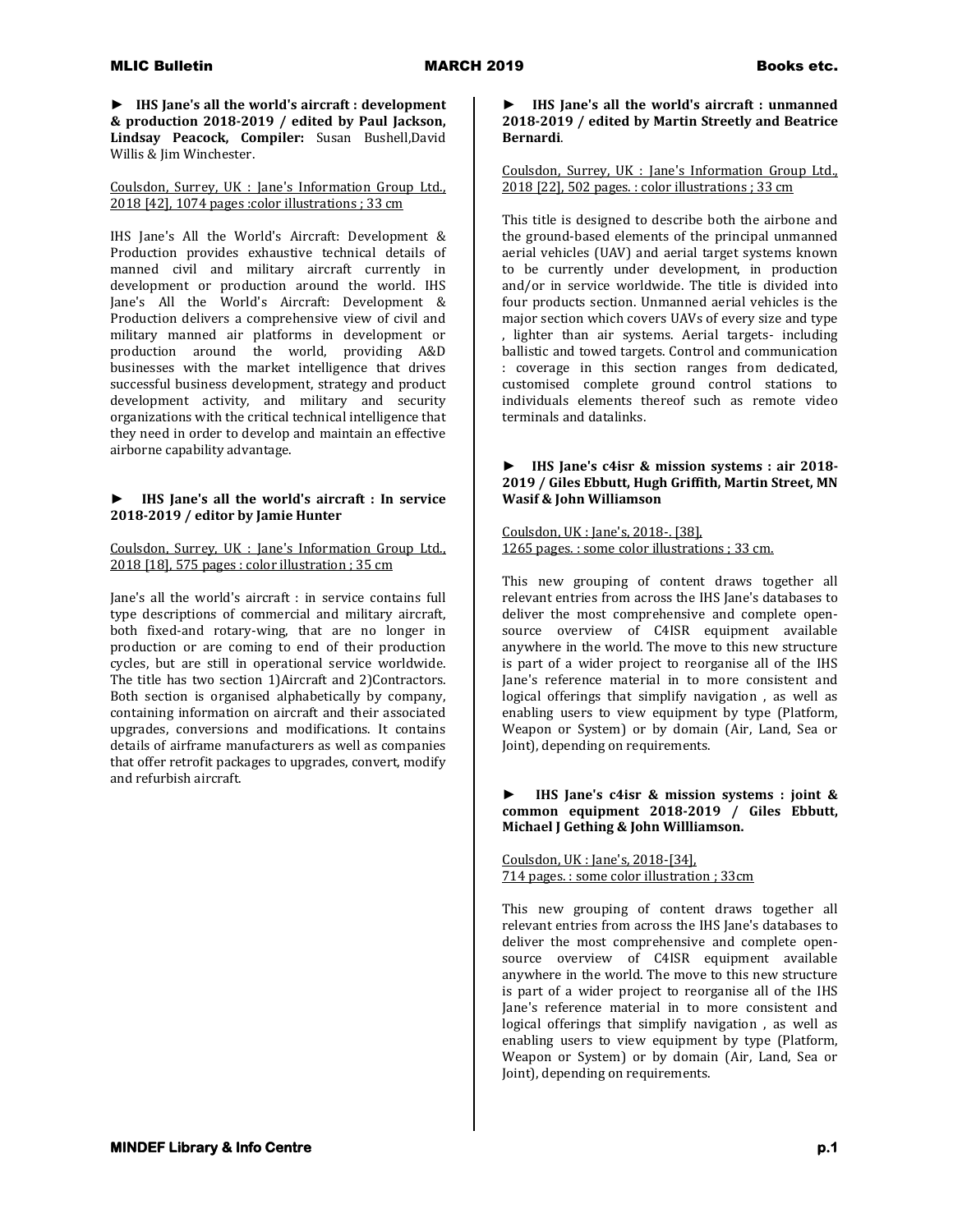### **► IHS Jane's c4isr & mission systems : land 2018- 2019/ Giles Ebbutt, Hugh Griffith, MN Wasif & John Williamson.**

Coulsdon, UK : Jane's, 2018-. [38], 1459 pages.: some color illustrations ; 33cm.

This new grouping of content draws together all relevant entries from across the IHS Jane's databases to deliver the most comprehensive and complete opensource overview of C4ISR equipment available anywhere in the world. The move to this new structure is part of a wider project to reorganise all of the IHS Jane's reference material in to more consistent and logical offerings that simplify navigation , as well as enabling users to view equipment by type (Platform, Weapon or System) or by domain (Air, Land, Sea or Joint), depending on requirements.

# **► IHS Jane's c4isr & mission systems : maritime 2017-2018 / Commander David Ewing, Commader Malcolm Fuller, Hugh Griffith,MN Wasif & John Willliamson.**

Coulsdon, UK : Jane's, 2017-. [40], 965 pages. : some color illustrations ; 33cm

This new grouping of content draws together all relevant entries from across the IHS Jane's databases to deliver the most comprehensive and complete opensource overview of C4ISR equipment available anywhere in the world. The move to this new structure is part of a wider project to reorganise all of the IHS Jane's reference material in to more consistent and logical offerings that simplify navigation , as well as enabling users to view equipment by type (Platform, Weapon or System) or by domain (Air, Land, Sea or Joint), depending on requirements.

## **► IHS Jane's land warfare platform : artillery & air defence 2017-2018 / Christopher F. Foss and James C O'Halloran.**

Coulsdon : IHS Jane's, IHS Global, 2017. [28], 1003 pages : illustrations (some color) ; 33 cm.

This is the second edition of IHS Jane's Land Warfare Platforms : Artillery and Air Defence which brings together the artillery elements of Jane's Armour and Artillery and the weapons element covering guns and missiles of Jane's Land-Based Air Defence.

#### **► IHS Jane's land warfare platform : logistics, support & unmanned 2018-2019 / Shaun C. Connors, Melaine Rovery & Jon Hawkes.**

## Coulsdon : IHS Jane's, IHS Global, 2019. [20], 1528 pages : illustrations (some colors) ; 33 cm

This publication is divided into four titles product sections, Armoured fighting vehicles, artillery & sir defence, logistics support & unmanned and lastlu system upgrades. All product entries are listed within each section or subsection by country of manufacturer or prime contractor. The publication is completed by an alphabetical listing of manufacturers (including contact details) and separate indexes for equipement by manufacturer and product name.

### **► IHS Jane's land warfare platforms : armoured fighting vehicles 2018-2019 / Samuel Cranny-Evans, Jon Hawkes, Sunil Nair and Oscar Widlund.**

Coulsdon : IHS Jane's, IHS Global, 2018- [16], 1271 p. : illustrations (some color) ; 33 cm.

This is the fourth edition of IHS Jane's Armoured Fighting Vehicles with all of the artillery elements now moving to the new and expanded IHS Jane's Artillery and Air Defence. This is a logical move as in many countries the field artillery and air defence elements are now under one combat arm to provide a complete fire support and air-defence capability for the land component. In some countries these may come under the air force as they also operate the fighters and essential command and control systems that are required to operate an effective air defence system.

# **► IHS Jane's weapons : ammunition 2018-2019 / Anthony G Williams and Jayesh Dhingra.**

### Coulsdon, UK : Jane's Information Group Ltd., 2018 [20] , 1174 pages : color illustrations ; 33 cm

Cost saving, consolidation and co-operation were the three key trends in the ammunition industry in 2018. All of these are, in different ways, concerned with saving money. This is of particular important due to the continuing pressure on defence budgets despite in the fact that there is no clear end to the demands being made of the military. Despite the budget pressure, there is still considerable interest in more, costly types of ammunition, guided mortar and artillery rounds, because of the substantial benefits.

**► IHS Jane's weapons : naval 2017-2018 / Commander David Ewing RN and Commander Malcolm Fuller RN.**

Coulsdon, UK : Jane's Information Group Ltd , 017- [16] , 679 pages : color illustrations ; 33 cm